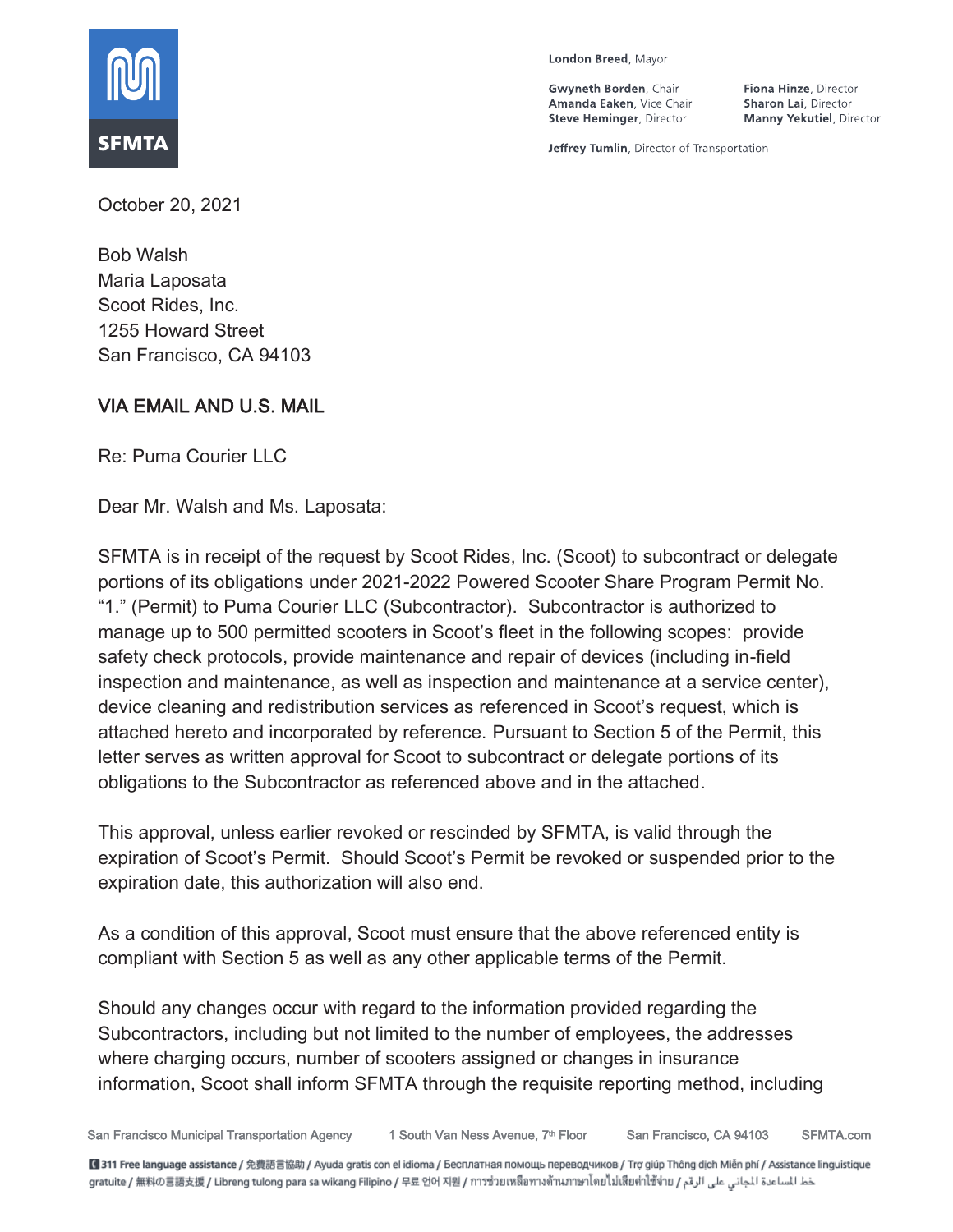

monthly or quarterly reports. If there is no monthly or quarterly report relating to the change, Scoot shall immediately inform SFMTA (Sarah Hellman Sarah.Hellman2@sfmta.com) of the changed information in writing.

Should Scoot terminate its relationship with the above referenced entity, it shall inform SFMTA in writing immediately. It is Scoot's duty to ensure that current insurance documentation is on file with SFMTA.

Sarah Hellman

Sarah Hellman Mobility Services Permit Manager Taxis, Access & Mobility Services Division

Encl: Puma Courier LLC Support Center Document; GGPAC Additional Questions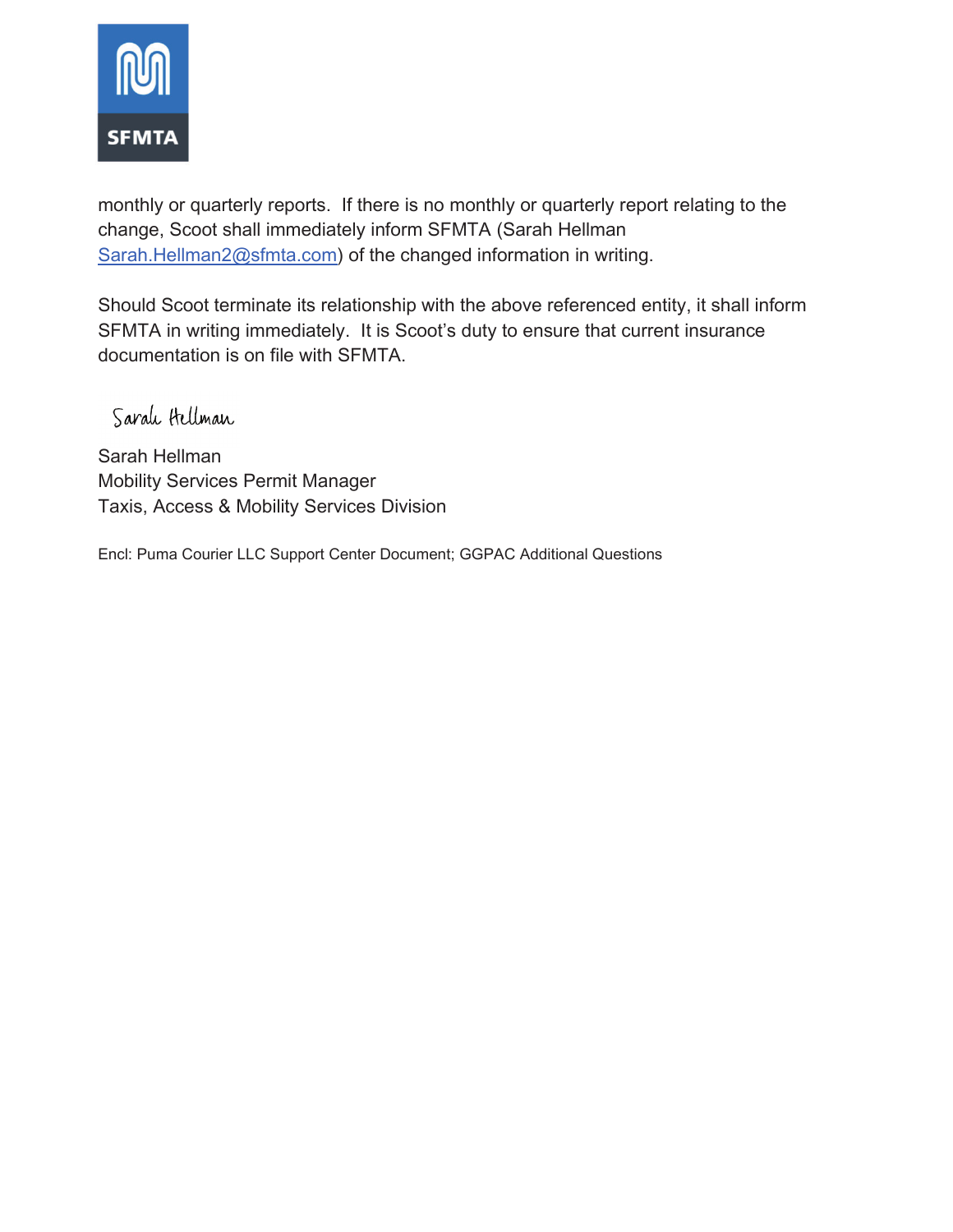

### **Puma Couriers LLC's Support Documentation**

The following pages describe Puma Courier LLC's operational responsibilities under Scoot's 'Fleet Manager' agreement, under which they will manage up to 500 vehicles. These responsibilities and procedures are identical to those currently performed by Scoot's in-house operations team. Scoot is solely responsible for Puma Courier LLC's operational performance. In addition, Scoot will continue to operate our in-house service team concurrently with Puma Courier LLC and will be working with Puma Courier LLC on a daily basis.

#### **Safety Check Protocols / Customer Notifications:**

Puma Courier LLC will generally learn that a scooter may require maintenance through one of the following safety check protocols or customer notification channels, which collectively enable multiple touch points per vehicle per day. If any vehicle is flagged as requiring maintenance, we remove it from the Scoot app thus making the scooter unavailable for rental. Puma Courier LLC's on-the-ground team will retrieve any scooter that is non-functional due to a depleted battery or other damage within 2 hours of knowledge of the location of such scooter.

- **In-field Diagnosis:** During field operations, a team member notices a maintenance or cosmetic issue.
- **Service Center Inspection:** Upon arrival at a service center, a scooter is found to have a maintenance need during our regular multi-point inspection. This occurs at least once a week when each scooter enters a service center for charging.
- **Rider Feedback:** A Scoot rider flags an issue in their in-app post-ride feedback. This occurs every time a user interacts with our scooters.
- **Community Mode and Other Community Feedback Channels:** Community Mode enables riders and non-riders to report issues directly from the Scoot app. Scoot also collects feedback via email, phone, social media and our website. This occurs at all times.

#### **Maintenance and Repair of Devices:**

**In-Field Maintenance:** Puma Courier LLC conducts an in-field diagnosis of the vehicle. If a Scooter is in need of repair, they perform basic maintenance on the spot to reduce operational VMT or flag the Scooter for further attention and pickup for repair.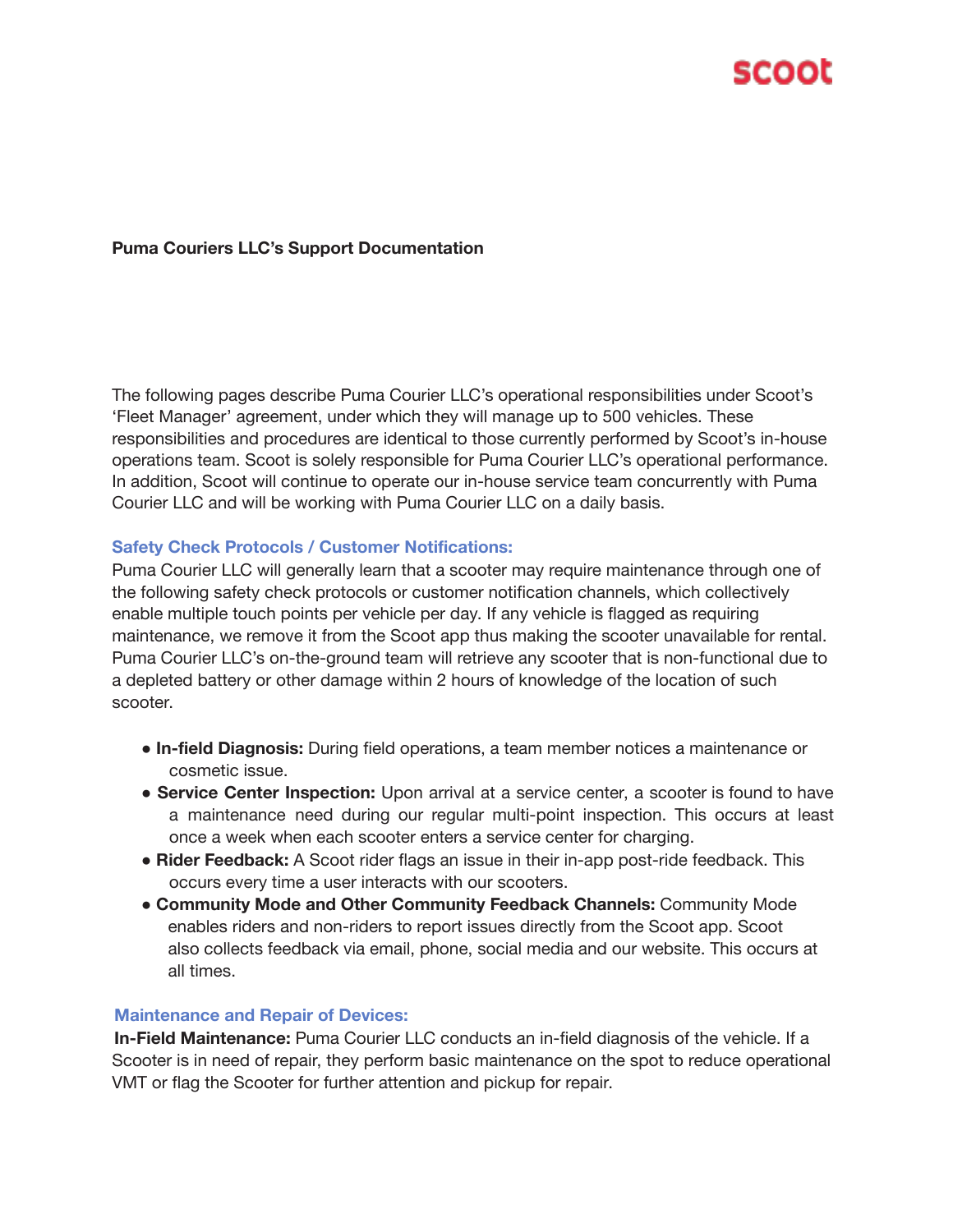

**In-field Diagnosis:** Local team scans scooter and puts it in "test ride" mode, allowing them to validate key vehicle functions, including:

- "Brain" communication
- QR code / Bird ID legibility
- Throttle function
- Brake function
- Head and tail light function
- Neck tightness and turning range
- Motor function
- Overall vehicle hygiene and markings

#### **In-field Maintenance Actions:**

- **If in good working order:** Local teams sanitize the vehicle and lock the scooter out of the public right-of-way, onto a legal street infrastructure.
- **If the scooter has a minor repair issue:** Local teams perform basic maintenance, including part tightening and brake adjustment. Before reparking the vehicle, they sanitize the vehicle thoroughly.
- **If the scooter requires more substantial repairs:** Local teams mark the vehicle as damaged. They then remotely shut down the scooter, removing it from the rider app, and transport it for service.

### **Puma Courier LLC Service Center Maintenance:**

Every scooter that arrives at a Puma Courier LLC service center undergoes a full inspection, even if it is just visiting for charging. On average, vehicles visit a service center at least once a week, and all vehicles undergo this same rigorous process before being deployed to the field.

**Puma Courier LLC Service Center Inspection:** Mechanic scans scooter and puts it through a multi-point inspection covering all parts of the vehicle, organized by:

- Handlebar
- Chassis External components
- Chassis Internal components
- Functional Inspection
- Other Individual Parts

#### **Puma Courier LLC Service Center Maintenance Actions:**

**If in good working order:** The scooter proceeds through the service center charging flow. Our local team then cleans and sanitizes the vehicle before it is redeployed.

**If the scooter has a repair need:** The mechanic marks the specific issue and places the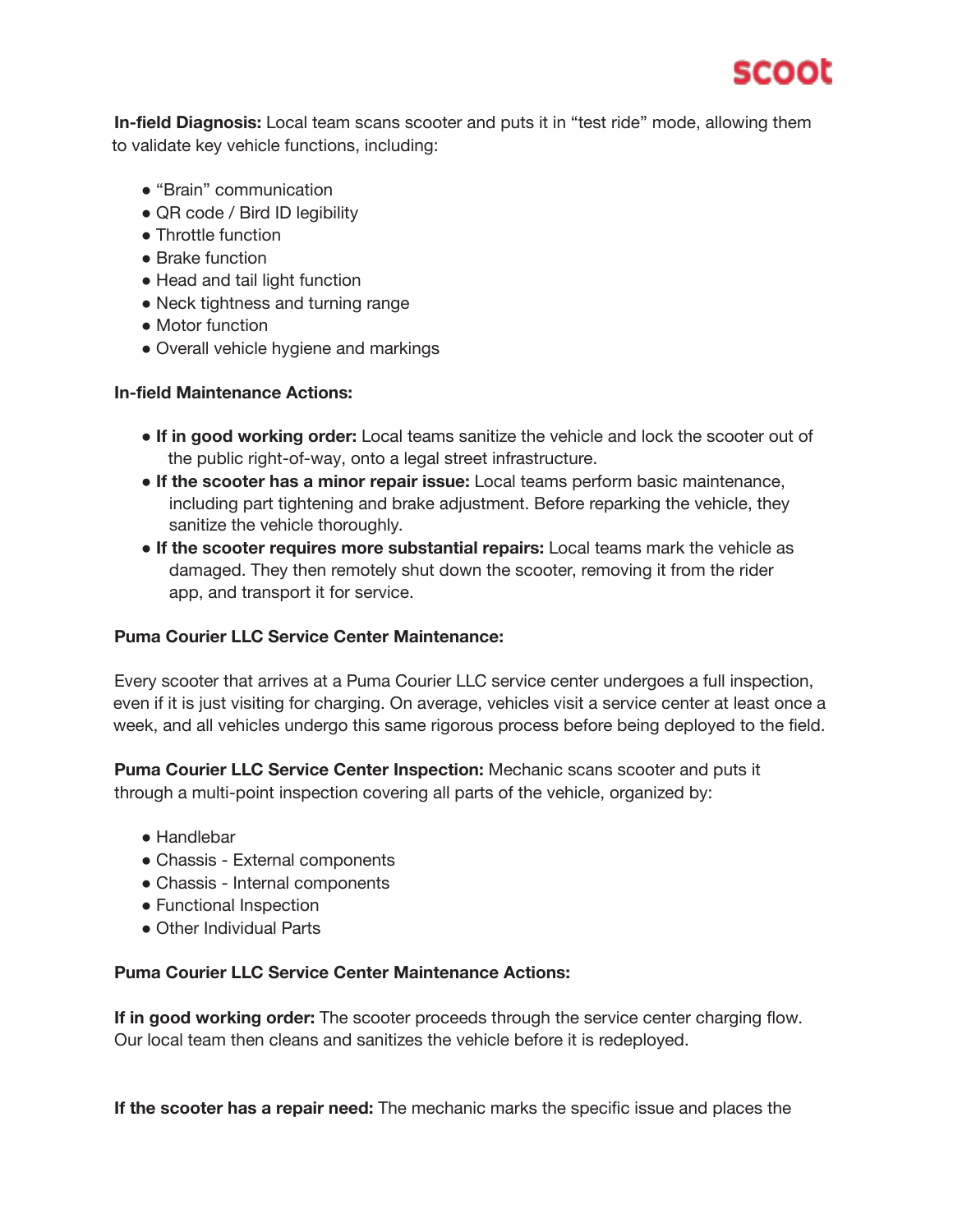

scooter in the repair queue. Scooters are repaired by trained mechanics. After service, the mechanic tests the scooter again using our multi-point checklist. The service center's supervising mechanic then inspects a final time before deployment. Staff give all vehicles a "Scoot Bath" at the exit station to ensure they are clean and sanitized before returning to the field.

#### **Cleaning of Devices**

**Field Cleaning and Sanitization:** Local field staff disinfect all vehicle surfaces, including the handlebars (throttle, brake lever and bell), neck and chassis with CDC-approved cleaning agents. If more substantial cleaning is necessary, they mark the Scooter for pickup by the local service center.

**Puma Courier LLC Service Center Sanitization and Cleaning ('Scoot Bath'):** Thorough cleaning, including removal of dirt or debris from chassis; disinfectant of handlebars (including throttle, brake lever and bell); removal of any tape or substances obstructing vehicle ID, QR code, 'brain', or speaker; and minor paint touch-ups or graffiti removal as necessary. This occurs every time a Scoot visits a local service center for either charging or maintenance - approximately once a week.

**Vehicle Sanitization by Puma Courier LLC:** Disinfect all vehicle surfaces, including the handlebars (throttle, brake lever and bell), neck and chassis before re-deploying vehicles. This occurs after every charge.

### **Additional Sanitary Measures During the Covid-19 Pandemic:**

During this time of increased public health concern, Scoot continues to maintain the highest-standards of vehicle cleanliness. Traditionally, we have utilized two classes of device cleaning: daily field cleanings and more in-depth 'Scoot Baths' at our Puma Courier LLC service centers. In response to COVID-19, Scoot has updated both of these processes to ensure our vehicles are not just cleaned but are also thoroughly sanitized. Our new multi-point sanitization protocol ensures the entire e-scooter is disinfected using only Centers for Disease Control and Prevention (CDC) approved cleaning agents. The new process is based on CDC guidelines and features a number of best practices designed to protect the safety of both our team and our riders, including disinfecting all workstation surfaces before and after sanitizing each vehicle, and the use of safety glasses and nitrile gloves.

#### **Redistributing Devices:**

Scoot's Puma Courier LLC operations team will actively monitor and redistribute our e-scooters across the entire service area during operational hours. They will also deploy team members to patrol throughout the city, focusing on areas where ride and pedestrian density is greatest. They will also respond to requests from the public for rebalancing. Using Zendesk, a customer service software, our customer service representatives flag all such requests in our system before alerting Puma Courier LLC via the "Operator" mode of the Scoot app, allowing them to view the location of the issue and address it quickly and efficiently. Our standard